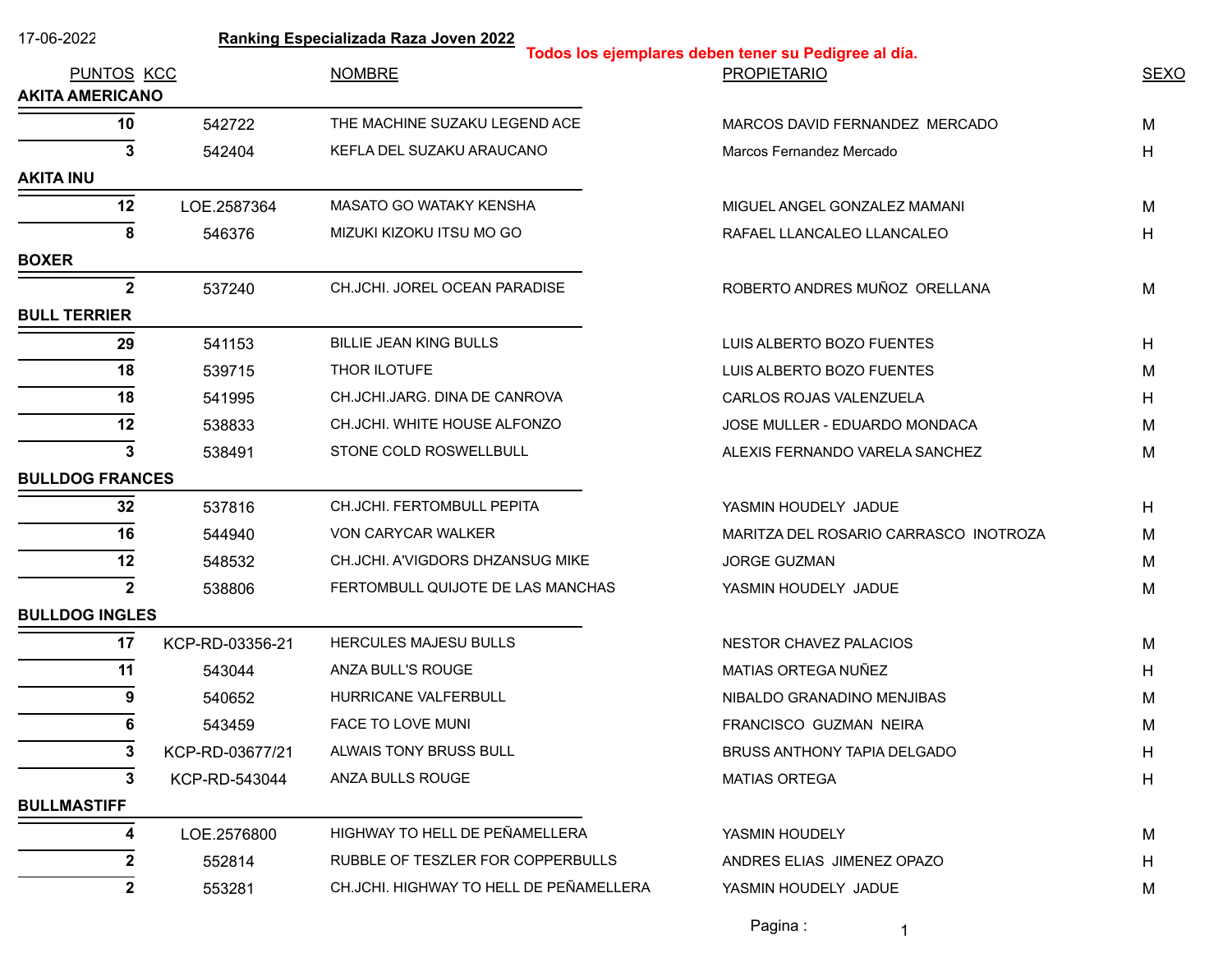| 17-06-2022                                | Ranking Especializada Raza Joven 2022<br>Todos los ejemplares deben tener su Pedigree al día. |                                    |                                     |             |  |  |
|-------------------------------------------|-----------------------------------------------------------------------------------------------|------------------------------------|-------------------------------------|-------------|--|--|
| PUNTOS KCC<br><b>CANE CORSO</b>           |                                                                                               | <b>NOMBRE</b>                      | <b>PROPIETARIO</b>                  | <b>SEXO</b> |  |  |
| 12                                        | 534932                                                                                        | CH.JCHI. MARCELL MOUNT DE EUZKADI  | GINO ALESSANDRO BALDOVINO URRIZOLA  | М           |  |  |
|                                           | 541368                                                                                        | CLUBBER LANG CASA DE MASTINES      | VALESKA DIAZ                        | М           |  |  |
|                                           | 541370                                                                                        | MARLA CASA DE MASTINES             | ENRIQUE ACOSTA VARGAS               | Η           |  |  |
| DACHSHUND MINIATURA PELO CORTO            |                                                                                               |                                    |                                     |             |  |  |
|                                           | 552147                                                                                        | <b>CARLINA CHEKY'S HOJANMIT</b>    | JOSE ALEJANDRO VILCHE CASTRO        | H           |  |  |
| DACHSHUND MINIATURA PELO DURO             |                                                                                               |                                    |                                     |             |  |  |
| 4                                         | 546371                                                                                        | INAMORATA CENERENTOLAPL            | MARCELO MUÑOZ FLORES                | Η           |  |  |
| $\mathbf{2}$                              | 542307                                                                                        | LAIN VON BILLOW                    | JOSE ALEJANDRO VILCHE CASTRO        | М           |  |  |
| <b>DACHSHUND MINIATURA PELO LARGO</b>     |                                                                                               |                                    |                                     |             |  |  |
| 6                                         | 544311                                                                                        | LITTL FUT OUT DREAM                | CONSTANZA NICOLS ROMAN MORA         | м           |  |  |
|                                           | 541234                                                                                        | <b>GIA DE CASA LAGO</b>            | JAVIER LAGOMARSINO THOMSEN          | Η           |  |  |
| <b>DOGO DE BURDEOS</b>                    |                                                                                               |                                    |                                     |             |  |  |
|                                           | 544343                                                                                        | CH.JCHI. FLORY TORBJORN            | ALEJANDRO ALFREDO RIFFO AEDO        | H           |  |  |
| 5                                         | 553911                                                                                        | RILIAN RED BEAUTY BURDEAUX         | ALEJANDRO RIFFO                     | M           |  |  |
| <b>MASTIN NAPOLITANO</b>                  |                                                                                               |                                    |                                     |             |  |  |
| 7                                         | FCA.9927                                                                                      | DIEGO CANEM MAGNUM                 | <b>CLAUDIO VIGANO</b>               | M           |  |  |
|                                           | 534211                                                                                        | SYN FIBONACCI PUPETTA              | PABLO FRANCISCO CATENACCI CISTERNAS | Η           |  |  |
| <b>ROTTWEILER</b>                         |                                                                                               |                                    |                                     |             |  |  |
|                                           | 543578                                                                                        | FLASH DE ARAQUEV                   | JUAN ALFONSO ARANEDA LOBOS          | M           |  |  |
| 3                                         | 548546                                                                                        | <b>GLORIA BLACK ALLUSION</b>       | FERNANDO ANTOLIN SKVIRSKY TOLEDO    | н           |  |  |
| <b>SCHNAUZER GIGANTE NEGRO</b>            |                                                                                               |                                    |                                     |             |  |  |
|                                           | 549657                                                                                        | MISTER PACHINO DE BARBA NEGRA      | CAROLINA HAUYON GUAJARDO            | M           |  |  |
| <b>SCHNAUZER MINIATURA SAL Y PIMIENTA</b> |                                                                                               |                                    |                                     |             |  |  |
|                                           | FCA.45508                                                                                     | <b>BIG BENS LINDT</b>              | NATALIA MARENDA                     | M           |  |  |
|                                           | 541680                                                                                        | <b>MANHATTAN DEL ARRULLO</b>       | CRISTIAN SANDOVAL VALENZUELA        | М           |  |  |
|                                           | 541684                                                                                        | CAIPIRIÑA DEL ARRULLO              | CRISTIAN SANDOVAL VALENZUELA        | н           |  |  |
| 2                                         | 541685                                                                                        | MARTINI DEL ARRULLO                | YONATAN ARIAS LOPEZ                 | Η           |  |  |
| <b>SCHNAUZER MINIATURA BLANCO</b>         |                                                                                               |                                    |                                     |             |  |  |
| $\mathbf{2}$                              | 533626                                                                                        | YANCO PRÍNCIPE DE CHILE OF BRENSER | SERGIO MANUEL PARDO NORAMBUENA      | M           |  |  |
|                                           |                                                                                               |                                    | Pagina:<br>2                        |             |  |  |